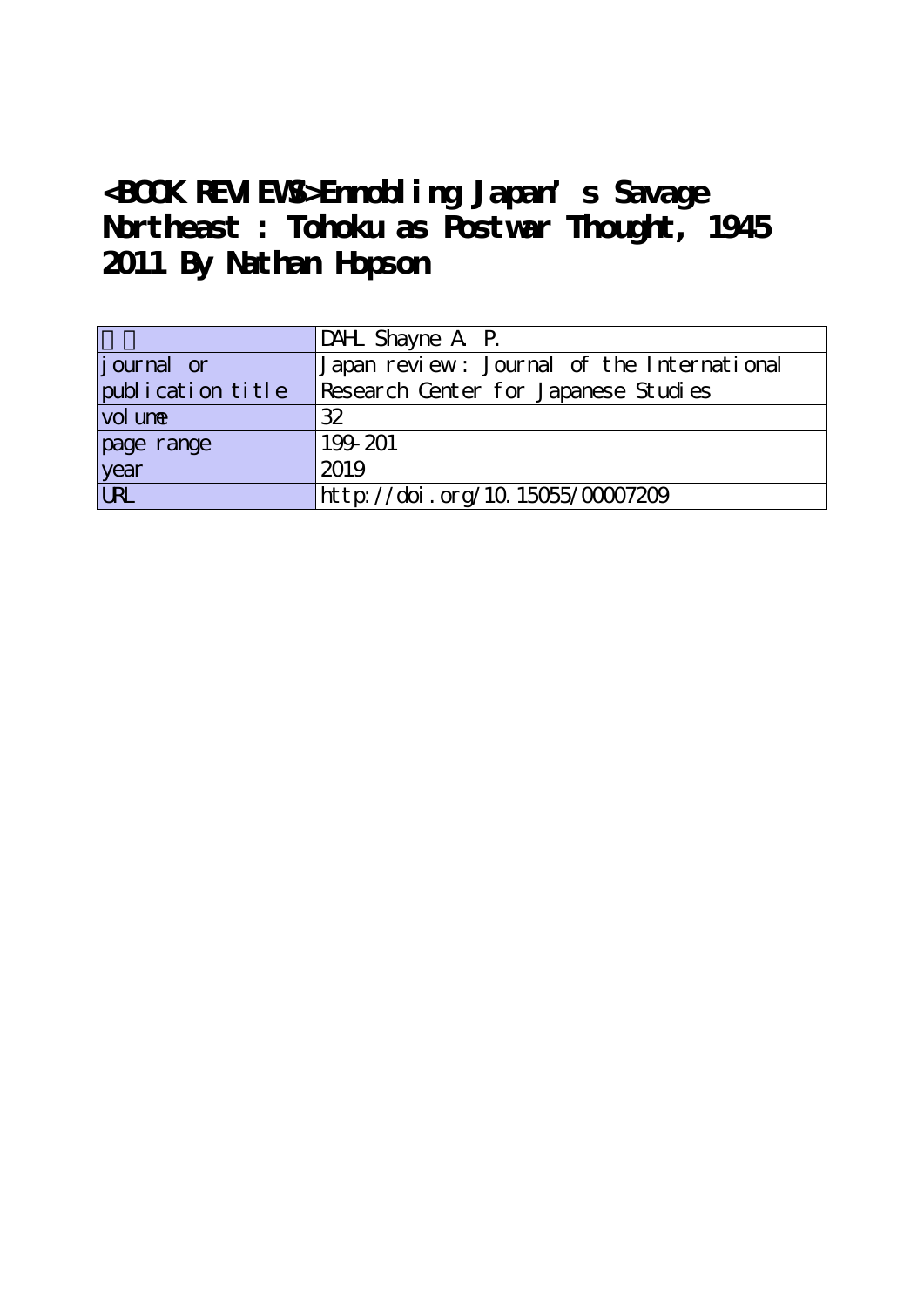# **BOOK REVIEW**

*Ennobling Japan's Savage Northeast: Tohoku as Postwar Th ought, 1945–2011*

**By Nathan Hopson**

Harvard University Press, 2017 362 pages.

**Reviewed by Shayne A. P. DAHL** 



Tōhoku appeared in the global spotlight within hours of the earthquake and tsunami of 11 March 2011 and sustained the world's attention for months as public awareness of the nuclear meltdown in Fukushima spread. A call for "urgent ethnography" in post-3/11 Tōhoku was answered by many, and continues to break new ground.1 Yet, one problem, perhaps too obvious to notice, has so far eluded scrutiny: the concept of "Tōhoku" itself.

In *Ennobling Japan's Savage Northeast*, Nathan Hopson sets his analytic sights on the idea of Tōhoku in national discourse during the postwar, pre-3/11 period. In a wellresearched and compelling narrative, Hopson traces a genealogy of "postwar thoughts" that imagine Japan anew through the alterity of Tōhoku. "For much of Japan's recorded history," Hopson writes, Tōhoku was rendered a place of "savagery and backwardness" (p. 2). This haughty portrayal reflects the resistance of the people of Tōhoku to Yamato colonialism since the eighth century (p. 32). However, following World War II, Tōhoku underwent a discursive transformation, becoming "a privileged locus for the creation of postwar values," a "floating  $\ldots$  signifier in Japanese discourses of national reinvention...." (pp. 1–2).

As Japan's first colony, Tōhoku was recast by postwar intellectuals into "a virtuous victim and marginal repository of values and traditions oppressed, suppressed, and ignored by mainstream Japan" (p. 8). In an atmosphere of postwar gloom and with growing antipathy to the imperial order, Tōhoku's link to an alternative ancestral past held redemptive potential. Until the end of the war, the Emishi, a vague moniker for the people of Tōhoku, were viewed as proto-Ainu and therefore non-Japanese (p. 40). Shifting views on the Emishi in the postwar period rendered Tōhoku ethnically Japanese. By claiming the historical legacy of Tōhoku as ethnically (yet not politically) Japanese, postwar thinkers opened a temporal doorway for Japan to return to "'the stretch of history before the mistaken detour.'" (p. 6).2

In the arch of Hopson's analysis, Tōhoku becomes a placeworld into which postwar Japanese could envision a "halcyon era" (p. 10) imbued with ancestral "values and virtues" that could serve as a "panacea for modernity's ills" (p. 6). Such postwar thoughts, Hopson

<sup>1</sup> See Slater 2015 and Dahl 2017.

<sup>2</sup> Hopson integrates lines from Schivbusch's *The Culture of Defeat* (2003, pp. 29–31) into this quote.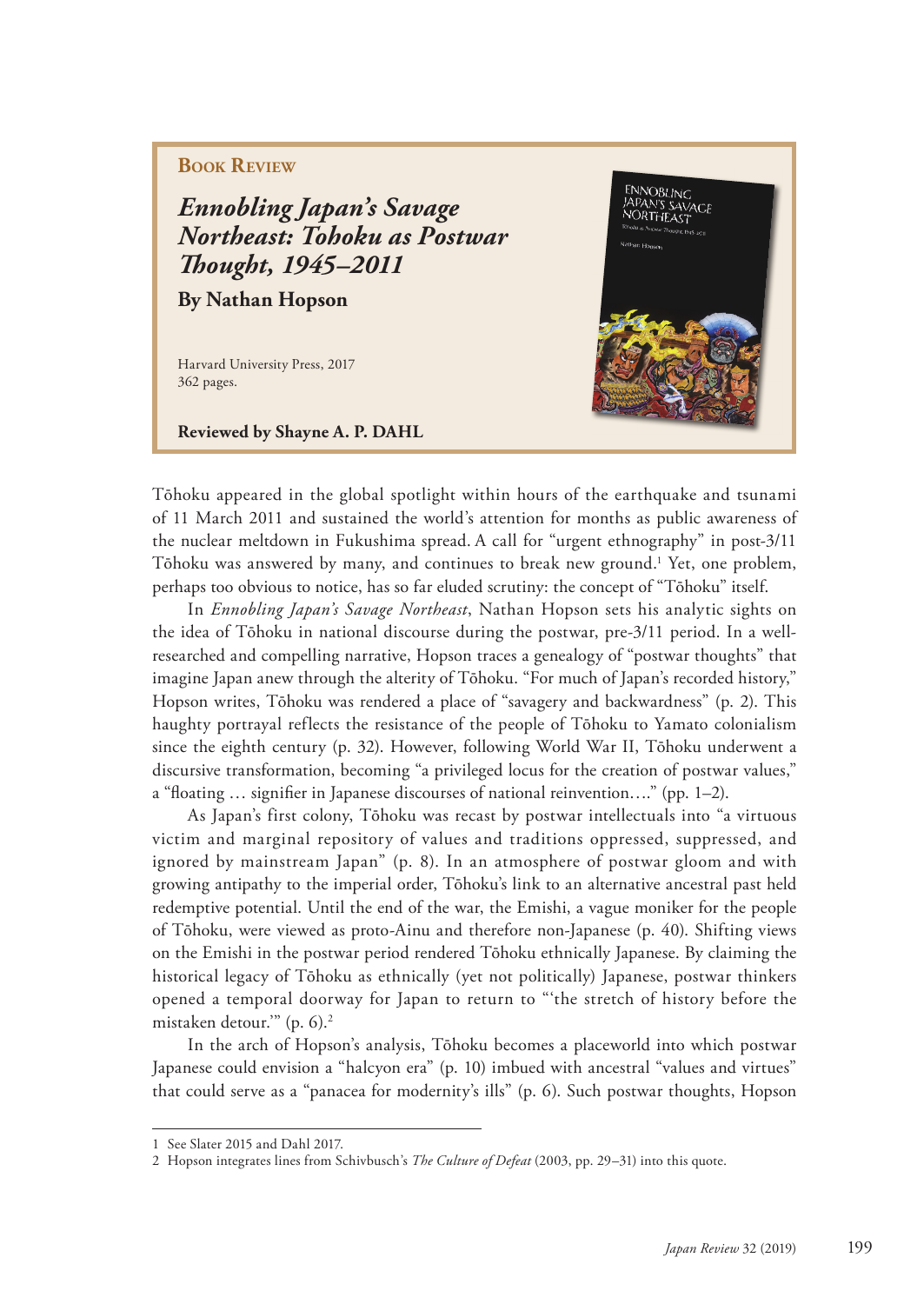shows, are manifest in pop culture primitivism and nostalgia. For instance, the protagonist of Miyazaki Hayao's *Princess Mononoke*, Ashitaka, is an Emishi prince who opposed "a range of antagonists that represent various aspects of 'Japanese' culture and modernity" (pp. 16–17). The *Tower of the Sun* by Okamoto Tarō, which stands in the center of Expo '70 Commemorative Park in Osaka, is a landmark of the "Jōmonism" he himself spearheaded in the late 1960s and early 1970s (p. 203). And then there is *Oshin*, the most popular television program in Japanese history, which sentimentalizes "preexisting notions of Tōhoku as the heartland and privileged locus of the sacrosanct national past" (p. 16).

Hopson's historical narrative begins on 22 March 1950 in Hiraizumi, Iwate Prefecture, with the mummified remains of the Fujiwara family who ruled the region for generations. It is in this "moment," he claims, that a "distinctively postwar Tōhoku Studies began" (p. 21). Once a morphological analysis of the Fujiwara mummies revealed that the Emishi were not proto-Ainu, the idea of Hiraizumi as an independent but ethnically Japanese polity rivaling Kyoto quickly gained traction. The discursive removal of the Emishi from Ainu ancestry liberated Tōhoku from its "ignoble" status in the popular imagination and made it malleable for postwar self-fashioning.

One lingering question concerns the role of the Ainu in national reinvention. Unlike the Emishi, the Ainu were not figured as "noble savages" in postwar discourse because they are not ethnically "Japanese." Hopson notes Takahashi Tomio's conviction that "if Tōhoku's history and culture had been produced by a non-Japanese (Ainu) ethnic or racial heritage, [the Emishi] could and would be dismissed" as a new source of ethnic identity (p. 139). He does not clarify whether the Ainu remained ignoble in postwar discourse, or just ignored. The Ainu question strikes me as crucial to the idea of Tōhoku, at least in its absence and traces.

Hopson's analysis is rigorous and detailed but centered on Hiraizumi and the eastern prefectures of Tōhoku. Akita and Yamagata are mentioned briefly, and Aomori makes a late but significant entry in the form of the Sannai Maruyama archaeological site (p. 206). The limits of Hopson's analytic scope are understandable because, as he argues, Hiraizumi's Fujiwara mummies played a significant role in undermining racial assumptions about the Emishi. Chūsonji, the main temple complex of Hiraizumi, also gained UNESCO World Heritage status months after 3/11, which further elevates Hiraizumi's relevance (pp. 152–55). Nevertheless, the idea of Tōhoku in the popular imagination is an assemblage of constituent regions, not exclusively the politically elite, as Hopson's argument implies.

Regions along the Sea of Japan such as the Oga Peninsula of Akita and the Shōnai area of Yamagata have had a formidable influence on popular perceptions and "postwar thoughts" of Tōhoku as well. The monstrous *Namahage* of the Oga Peninsula, for example, have fanned the flames of the metropolitan imagination in scholarship for years.<sup>3</sup> Demanding a comparison to the Hiraizumi mummies are the self-mummified monks (*sokushinbutsu*) in the Shōnai region.<sup>4</sup> So, while Hiraizumi is pivotal in the scholarly debate that Hopson traces, other places in Tōhoku have contributed to the postwar reimagining of Tōhoku. There is more to unpack from within the idea of Tōhoku than any one text can accomplish.

<sup>3</sup> Yamamoto 1978 and Foster 2013.

<sup>4</sup> See Hori 1962 and Castiglioni 2015.